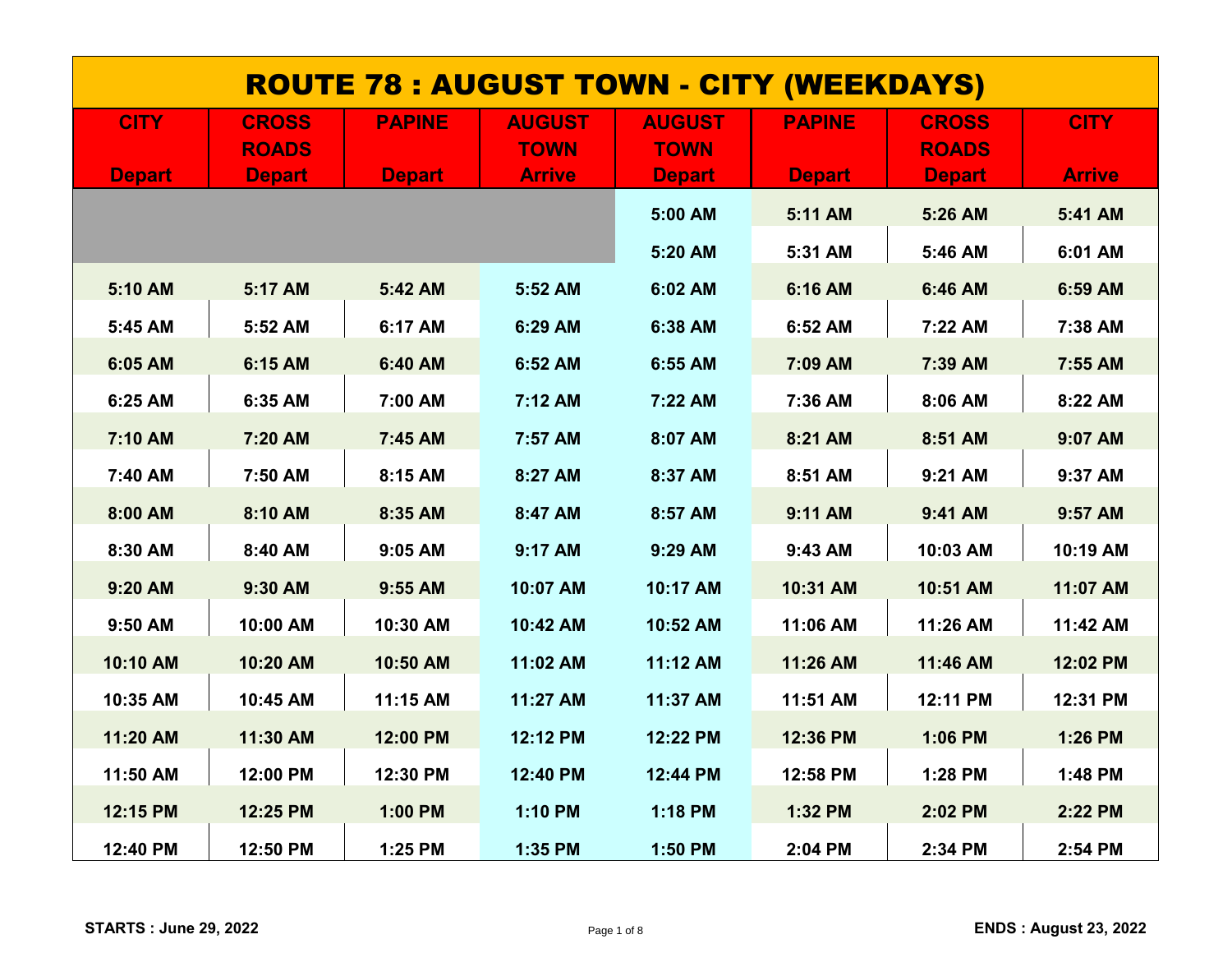| 12:50 PM | 1:00 PM | 1:35 PM | 1:45 PM |         |         |         |         |
|----------|---------|---------|---------|---------|---------|---------|---------|
| 1:35 PM  | 1:45 PM | 2:20 PM | 2:30 PM | 2:40 PM | 2:54 PM | 3:24 PM | 3:44 PM |
| 2:00 PM  | 2:10 PM | 2:45 PM | 2:55 PM | 3:05 PM | 3:19 PM | 3:49 PM | 4:09 PM |
| 2:30 PM  | 2:40 PM | 3:15 PM | 3:25 PM | 3:35 PM | 3:49 PM | 4:19 PM | 4:39 PM |
| 3:00 PM  | 3:10 PM | 3:45 PM | 3:55 PM | 4:05 PM | 4:19 PM | 4:49 PM | 5:09 PM |
| 3:45 PM  | 3:55 PM | 4:30 PM | 4:40 PM | 4:50 PM | 5:04 PM | 5:34 PM | 5:54 PM |
| 4:15 PM  | 4:25 PM | 5:00 PM | 5:10 PM | 5:20 PM | 5:34 PM | 6:04 PM | 6:24 PM |
| 4:45 PM  | 4:55 PM | 5:30 PM | 5:40 PM | 5:50 PM | 6:04 PM | 6:34 PM | 6:54 PM |
| 5:15 PM  | 5:25 PM | 6:00 PM | 6:10 PM | 6:16 PM | 6:30 PM | 7:00 PM | 7:20 PM |
| 6:10 PM  | 6:20 PM | 6:55 PM | 7:05 PM | 7:17 PM | 7:29 PM | 7:44 PM | 7:59 PM |
| 6:35 PM  | 6:45 PM | 7:20 PM | 7:30 PM | 7:40 PM | 7:52 PM | 8:07 PM | 8:22 PM |
|          |         |         |         |         |         |         |         |
| 7:00 PM  | 7:10 PM | 7:30 PM | 7:40 PM | 7:52 PM | 8:04 PM | 8:19 PM | 8:34 PM |
| 7:25 PM  | 7:35 PM | 7:55 PM | 8:05 PM | 8:17 PM | 8:29 PM | 8:44 PM | 8:59 PM |
| 8:10 PM  | 8:20 PM | 8:40 PM | 8:50 PM | 9:03 PM | 9:15 PM | 9:30 PM | 9:45 PM |
| 9:00 PM  | 9:10 PM | 9:30 PM | 9:40 PM |         |         |         |         |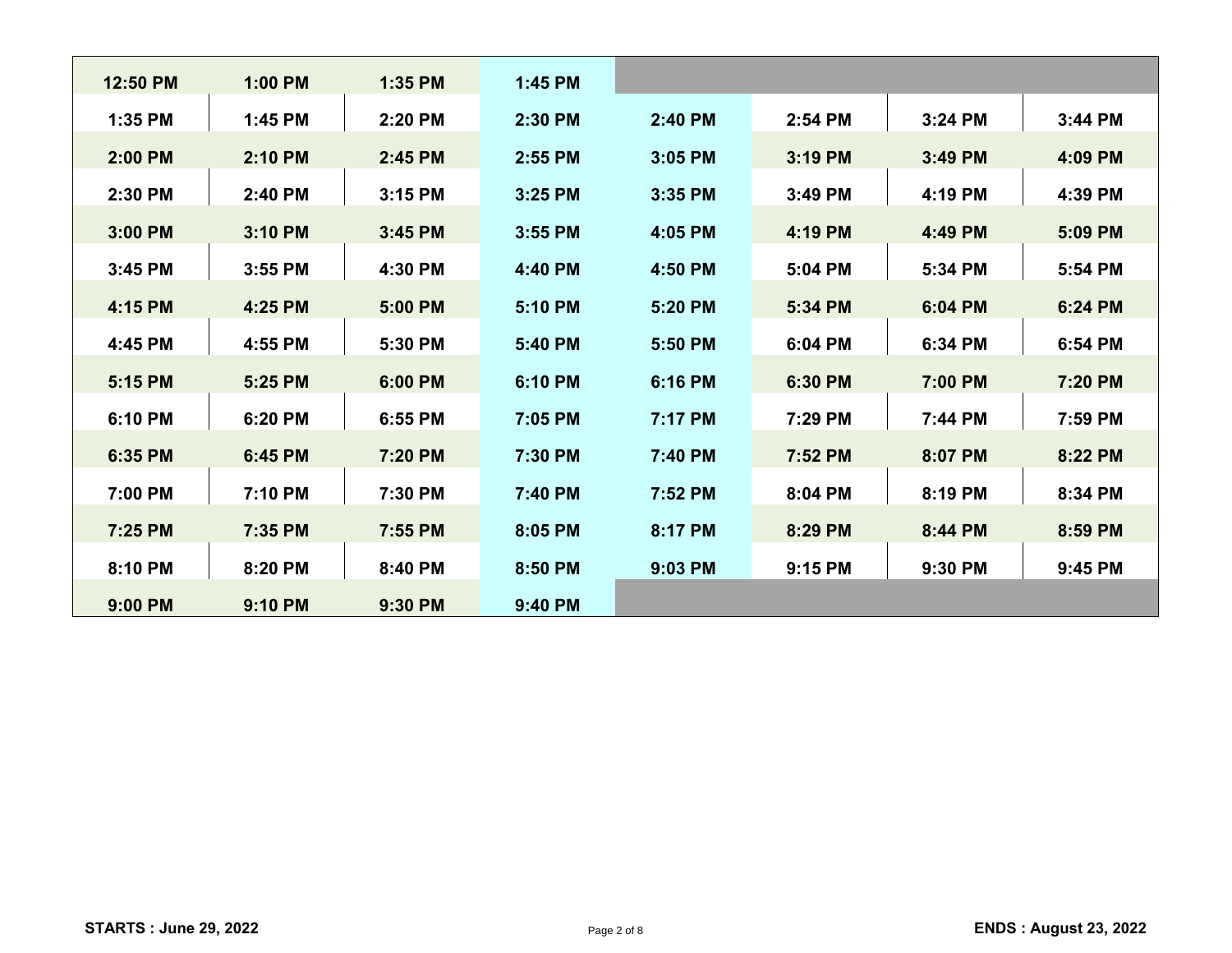| <u> ROUTE 78 : AUGUST TOWN - CITY (SATURDAYS)</u> |               |               |               |               |               |               |               |  |  |
|---------------------------------------------------|---------------|---------------|---------------|---------------|---------------|---------------|---------------|--|--|
| <b>CITY</b>                                       | <b>CROSS</b>  | <b>PAPINE</b> | <b>AUGUST</b> | <b>AUGUST</b> | <b>PAPINE</b> | <b>CROSS</b>  | <b>CITY</b>   |  |  |
|                                                   | <b>ROADS</b>  |               | <b>TOWN</b>   | <b>TOWN</b>   |               | <b>ROADS</b>  |               |  |  |
| <b>Depart</b>                                     | <b>Depart</b> | <b>Depart</b> | <b>Arrive</b> | <b>Depart</b> | <b>Depart</b> | <b>Depart</b> | <b>Arrive</b> |  |  |
|                                                   |               |               |               | 5:10 AM       | 5:27 AM       | 5:36 AM       | 5:43 AM       |  |  |
| 5:20 AM                                           | 5:27 AM       | 5:39 AM       | 5:47 AM       | 5:50 AM       | 6:02 AM       | 6:16 AM       | 6:23 AM       |  |  |
| 5:45 AM                                           | 5:52 AM       | 6:04 AM       | 6:12 AM       | 6:13 AM       | 6:25 AM       | 6:39 AM       | 6:48 AM       |  |  |
| 6:10 AM                                           | 6:17 AM       | 6:29 AM       | 6:37 AM       | 6:40 AM       | 6:53 AM       | 7:07 AM       | 7:16 AM       |  |  |
| 6:25 AM                                           | 6:32 AM       | 6:49 AM       | 6:58 AM       | 7:01 AM       | 7:14 AM       | 7:28 AM       | 7:37 AM       |  |  |
| 6:53 AM                                           | 7:00 AM       | 7:17 AM       | 7:26 AM       | 7:29 AM       | 7:42 AM       | 7:56 AM       | 8:05 AM       |  |  |
| 7:19 AM                                           | 7:26 AM       | 7:43 AM       | 7:52 AM       | 7:55 AM       | 8:08 AM       | 8:26 AM       | 8:40 AM       |  |  |
| 7:45 AM                                           | 7:52 AM       | 8:09 AM       | 8:18 AM       | 8:21 AM       | 8:36 AM       | 8:54 AM       | 9:08 AM       |  |  |
| 8:08 AM                                           | 8:16 AM       | 8:35 AM       | 8:44 AM       | 8:47 AM       | 9:02 AM       | 9:20 AM       | 9:34 AM       |  |  |
| 8:43 AM                                           | 8:51 AM       | 9:10 AM       | 9:19 AM       | 9:22 AM       | 9:37 AM       | 9:55 AM       | 10:09 AM      |  |  |
| 9:13 AM                                           | $9:21$ AM     | 9:40 AM       | 9:49 AM       | $9:52$ AM     | 10:07 AM      | 10:25 AM      | 10:39 AM      |  |  |
| 9:40 AM                                           | 9:48 AM       | 10:07 AM      | 10:16 AM      | 10:19 AM      | 10:34 AM      | 10:52 AM      | 11:06 AM      |  |  |
| 10:13 AM                                          | 10:21 AM      | 10:40 AM      | 10:49 AM      | 10:52 AM      | 11:07 AM      | 11:24 AM      | 11:44 AM      |  |  |
| 10:41 AM                                          | 10:49 AM      | 11:08 AM      | 11:18 AM      | 11:21 AM      | 11:34 AM      | 11:51 AM      | 12:11 PM      |  |  |
| 11:09 AM                                          | 11:21 AM      | 11:43 AM      | 11:53 AM      | 11:54 AM      | 12:07 PM      | 12:24 PM      | 12:43 PM      |  |  |
| 11:46 AM                                          | 11:58 AM      | 12:20 PM      | 12:30 PM      | 12:33 PM      | 12:46 PM      | 1:03 PM       | 1:23 PM       |  |  |
| 12:14 PM                                          | 12:26 PM      | 12:48 PM      | 12:58 PM      | 1:01 PM       | 1:14 PM       | 1:31 PM       | 1:51 PM       |  |  |
| 12:50 PM                                          | 1:02 PM       | 1:24 PM       | 1:34 PM       | 1:37 PM       | 1:50 PM       | 2:07 PM       | 2:21 PM       |  |  |
| 1:25 PM                                           | 1:37 PM       | 1:59 PM       | 2:10 PM       | 2:13 PM       | 2:24 PM       | 2:42 PM       | 2:56 PM       |  |  |
| 1:54 PM                                           | 2:06 PM       | 2:28 PM       | 2:39 PM       | 2:42 PM       | 2:53 PM       | 3:11 PM       | 3:25 PM       |  |  |
| 2:26 PM                                           | 2:36 PM       | 2:58 PM       | 3:09 PM       | $3:12$ PM     | 3:23 PM       | 3:41 PM       | 3:55 PM       |  |  |
| 3:04 PM                                           | 3:14 PM       | 3:36 PM       | 3:47 PM       | 3:50 PM       | 4:01 PM       | 4:19 PM       | 4:33 PM       |  |  |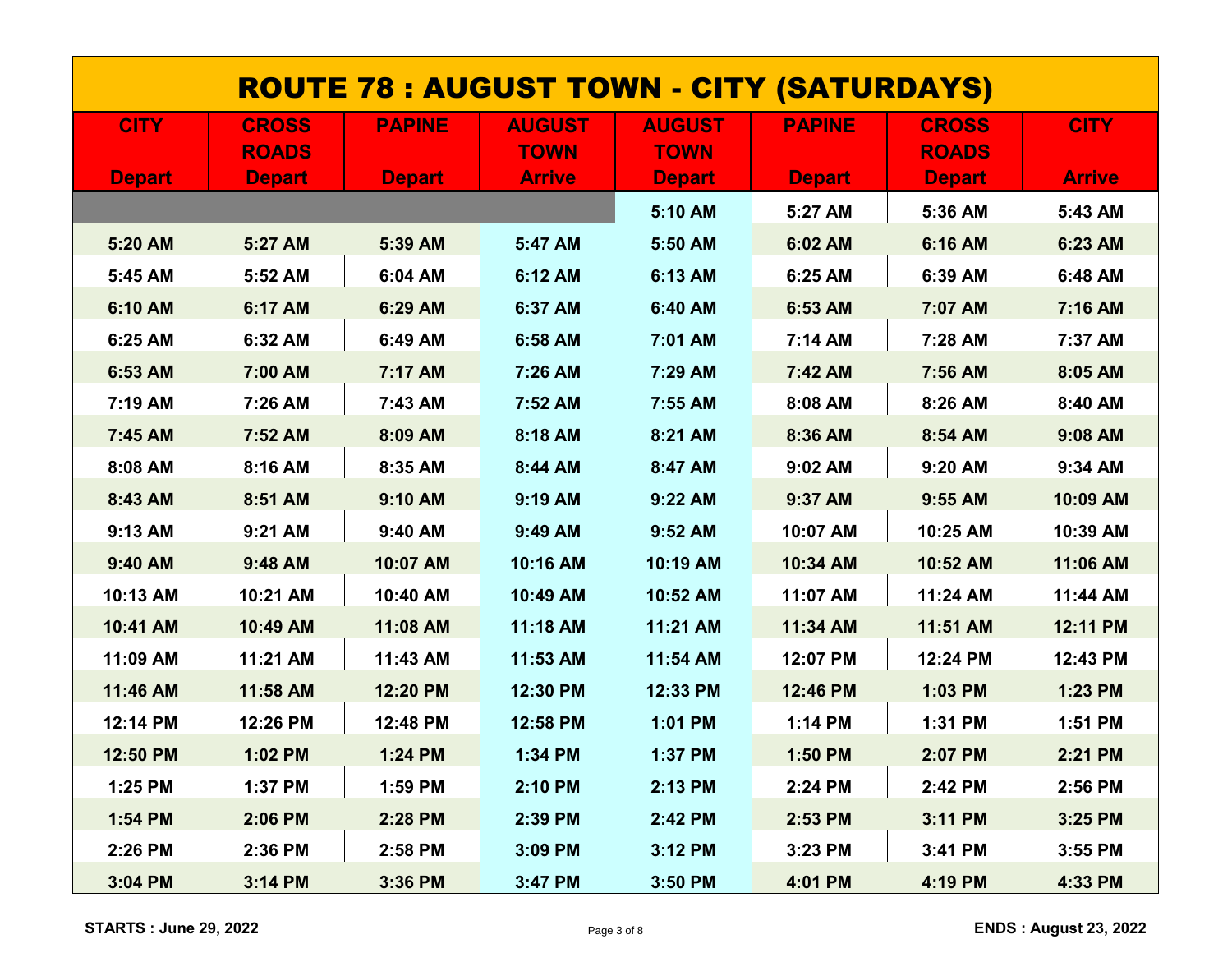| 3:28 PM                                        | 3:38 PM                      | 4:00 PM       | 4:11 PM                      | 4:14 PM                      | 4:25 PM       | 4:43 PM                      | 4:57 PM       |  |  |
|------------------------------------------------|------------------------------|---------------|------------------------------|------------------------------|---------------|------------------------------|---------------|--|--|
| 4:00 PM                                        | 4:10 PM                      | 4:32 PM       | 4:43 PM                      | 4:46 PM                      | 4:57 PM       | 5:15 PM                      | 5:29 PM       |  |  |
| 4:39 PM                                        | 4:49 PM                      | 5:11 PM       | 5:22 PM                      | 5:25 PM                      | 5:36 PM       | 5:54 PM                      | 6:08 PM       |  |  |
| 5:01 PM                                        | 5:11 PM                      | 5:33 PM       | 5:44 PM                      | 5:47 PM                      | 5:58 PM       | 6:16 PM                      | 6:30 PM       |  |  |
| 5:31 PM                                        | 5:41 PM                      | 6:03 PM       | 6:14 PM                      | 6:17 PM                      | 6:28 PM       | 6:46 PM                      | 7:00 PM       |  |  |
| 6:11 PM                                        | 6:21 PM                      | 6:43 PM       | 6:55 PM                      | 6:58 PM                      | 7:09 PM       | 7:25 PM                      | 7:34 PM       |  |  |
| 6:39 PM                                        | 6:49 PM                      | 7:11 PM       | 7:23 PM                      | 7:26 PM                      | 7:37 PM       | 7:53 PM                      | 8:02 PM       |  |  |
| 7:08 PM                                        | 7:17 PM                      | 7:34 PM       | 7:46 PM                      | 7:56 PM                      | 8:07 PM       | 8:23 PM                      | 8:32 PM       |  |  |
| 7:45 PM                                        | 7:54 PM                      | 8:11 PM       | 8:23 PM                      | 8:33 PM                      | 8:44 PM       | 9:00 PM                      | 9:09 PM       |  |  |
| 8:15 PM                                        | 8:24 PM                      | 8:41 PM       | 8:53 PM                      | 9:00 PM                      | 9:11 PM       | 9:27 PM                      | 9:36 PM       |  |  |
| 8:50 PM                                        | 8:59 PM                      | 9:16 PM       | 9:28 PM                      |                              |               |                              |               |  |  |
| 9:30 PM                                        | 9:39 PM                      | 9:56 PM       | 10:08 PM                     |                              |               |                              |               |  |  |
| <b>ROUTE 78 : AUGUST TOWN - CITY (SUNDAYS)</b> |                              |               |                              |                              |               |                              |               |  |  |
|                                                |                              |               |                              |                              |               |                              |               |  |  |
|                                                |                              |               |                              |                              |               |                              |               |  |  |
| <b>CITY</b>                                    | <b>CROSS</b><br><b>ROADS</b> | <b>PAPINE</b> | <b>AUGUST</b><br><b>TOWN</b> | <b>AUGUST</b><br><b>TOWN</b> | <b>PAPINE</b> | <b>CROSS</b><br><b>ROADS</b> | <b>CITY</b>   |  |  |
| <b>Depart</b>                                  | <b>Depart</b>                | <b>Depart</b> | <b>Arrive</b>                | <b>Depart</b>                | <b>Depart</b> | <b>Depart</b>                | <b>Arrive</b> |  |  |
|                                                |                              |               |                              | 6:00 AM                      | 6:06 AM       | 6:18 AM                      | 6:24 AM       |  |  |
| 6:00 AM                                        | 6:06 AM                      | 6:18 AM       | 6:24 AM                      | 6:29 AM                      | 6:35 AM       | 6:47 AM                      | 6:53 AM       |  |  |
| 6:18 AM                                        | 6:24 AM                      | 6:36 AM       | 6:42 AM                      | 6:47 AM                      | 6:53 AM       | 7:05 AM                      | 7:11 AM       |  |  |
| 6:38 AM                                        | 6:44 AM                      | 6:56 AM       | 7:02 AM                      | 7:07 AM                      | 7:13 AM       | 7:25 AM                      | 7:31 AM       |  |  |
| 6:58 AM                                        | 7:04 AM                      | 7:18 AM       | 7:24 AM                      | 7:29 AM                      | 7:35 AM       | 7:47 AM                      | 7:53 AM       |  |  |
| 7:18 AM                                        | 7:24 AM                      | 7:38 AM       | 7:44 AM                      | 7:49 AM                      | 7:55 AM       | 8:07 AM                      | 8:13 AM       |  |  |
| 7:38 AM                                        | 7:44 AM                      | 7:58 AM       | 8:04 AM                      | 8:09 AM                      | 8:15 AM       | 8:27 AM                      | 8:33 AM       |  |  |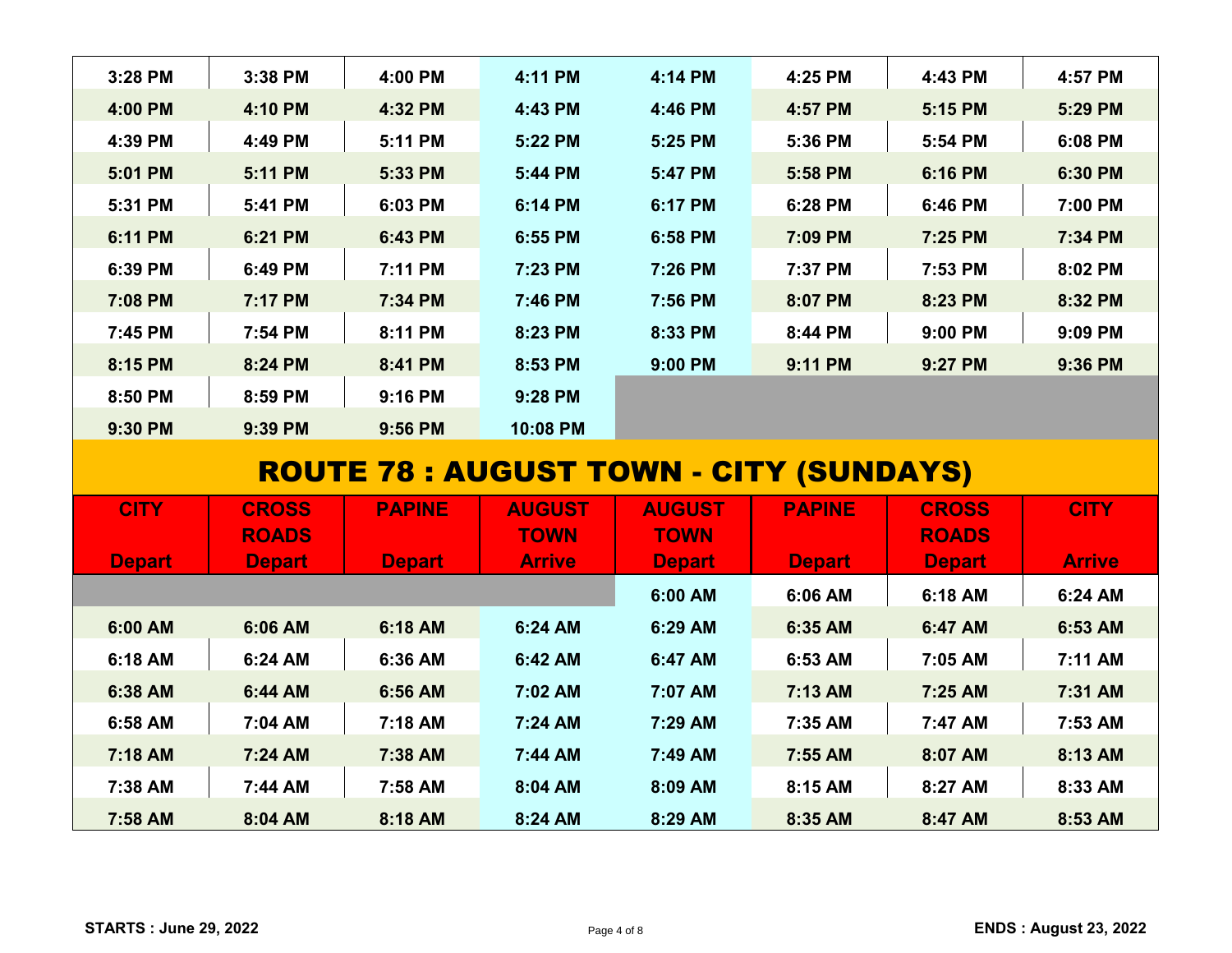| 8:18 AM  | 8:24 AM   | 8:38 AM   | 8:44 AM   | 8:49 AM   | 8:57 AM  | 9:11 AM  | 9:20 AM  |
|----------|-----------|-----------|-----------|-----------|----------|----------|----------|
| 8:38 AM  | 8:44 AM   | 8:58 AM   | 9:04 AM   | 9:09 AM   | 9:17 AM  | 9:31 AM  | 9:40 AM  |
| 8:58 AM  | $9:04$ AM | $9:19$ AM | $9:27$ AM | 9:32 AM   | 9:40 AM  | 9:55 AM  | 10:04 AM |
| 9:22 AM  | $9:31$ AM | 9:46 AM   | 9:54 AM   | 9:59 AM   | 10:07 AM | 10:22 AM | 10:31 AM |
| 9:46 AM  | $9:55$ AM | 10:10 AM  | 10:18 AM  | 10:23 AM  | 10:31 AM | 10:46 AM | 10:55 AM |
| 10:10 AM | 10:19 AM  | 10:34 AM  | 10:42 AM  | 10:47 AM  | 10:55 AM | 11:10 AM | 11:19 AM |
| 10:34 AM | 10:43 AM  | 10:58 AM  | 11:06 AM  | 11:11 AM  | 11:19 AM | 11:34 AM | 11:43 AM |
| 10:58 AM | 11:07 AM  | 11:22 AM  | 11:30 AM  | 11:35 AM  | 11:43 AM | 11:58 AM | 12:07 PM |
| 11:22 AM | 11:31 AM  | 11:46 AM  | 11:54 AM  | 11:59 AM  | 12:07 PM | 12:22 PM | 12:31 PM |
| 11:46 AM | 11:55 AM  | 12:10 PM  | 12:18 PM  | 12:23 PM  | 12:31 PM | 12:46 PM | 12:55 PM |
| 12:10 PM | 12:19 PM  | 12:34 PM  | 12:42 PM  | 12:47 PM  | 12:55 PM | 1:10 PM  | 1:19 PM  |
| 12:34 PM | 12:43 PM  | 12:58 PM  | 1:06 PM   | 1:11 PM   | 1:19 PM  | 1:34 PM  | 1:43 PM  |
| 12:58 PM | 1:07 PM   | 1:22 PM   | 1:30 PM   | 1:35 PM   | 1:43 PM  | 1:58 PM  | 2:07 PM  |
| 1:22 PM  | 1:31 PM   | 1:46 PM   | 1:54 PM   | 1:59 PM   | 2:07 PM  | 2:22 PM  | 2:31 PM  |
| 1:46 PM  | $1:55$ PM | 2:10 PM   | 2:18 PM   | 2:23 PM   | 2:31 PM  | 2:46 PM  | 2:55 PM  |
| 2:10 PM  | 2:19 PM   | 2:34 PM   | 2:42 PM   | 2:47 PM   | 2:55 PM  | 3:10 PM  | 3:19 PM  |
| 2:34 PM  | 2:43 PM   | 2:58 PM   | 3:06 PM   | 3:11 PM   | 3:19 PM  | 3:34 PM  | 3:43 PM  |
| 2:58 PM  | 3:07 PM   | 3:22 PM   | 3:30 PM   | 3:35 PM   | 3:43 PM  | 3:58 PM  | 4:07 PM  |
| 3:22 PM  | 3:31 PM   | 3:46 PM   | $3:54$ PM | $3:59$ PM | 4:07 PM  | 4:22 PM  | 4:31 PM  |
| 3:46 PM  | 3:55 PM   | 4:10 PM   | 4:18 PM   | 4:23 PM   | 4:31 PM  | 4:46 PM  | 4:55 PM  |
| 4:10 PM  | 4:19 PM   | 4:34 PM   | 4:42 PM   | 4:47 PM   | 4:55 PM  | 5:10 PM  | 5:19 PM  |
| 4:34 PM  | 4:43 PM   | 4:58 PM   | 5:06 PM   | 5:11 PM   | 5:19 PM  | 5:34 PM  | 5:43 PM  |
| 4:58 PM  | 5:07 PM   | 5:22 PM   | 5:30 PM   | 5:35 PM   | 5:43 PM  | 5:58 PM  | 6:07 PM  |
| 5:22 PM  | 5:31 PM   | 5:46 PM   | 5:54 PM   | 5:59 PM   | 6:07 PM  | 6:22 PM  | 6:31 PM  |
| 5:46 PM  | 5:55 PM   | 6:10 PM   | 6:18 PM   | 6:23 PM   | 6:31 PM  | 6:46 PM  | 6:55 PM  |
| 6:10 PM  | 6:19 PM   | 6:34 PM   | 6:42 PM   | 6:47 PM   | 6:55 PM  | 7:10 PM  | 7:19 PM  |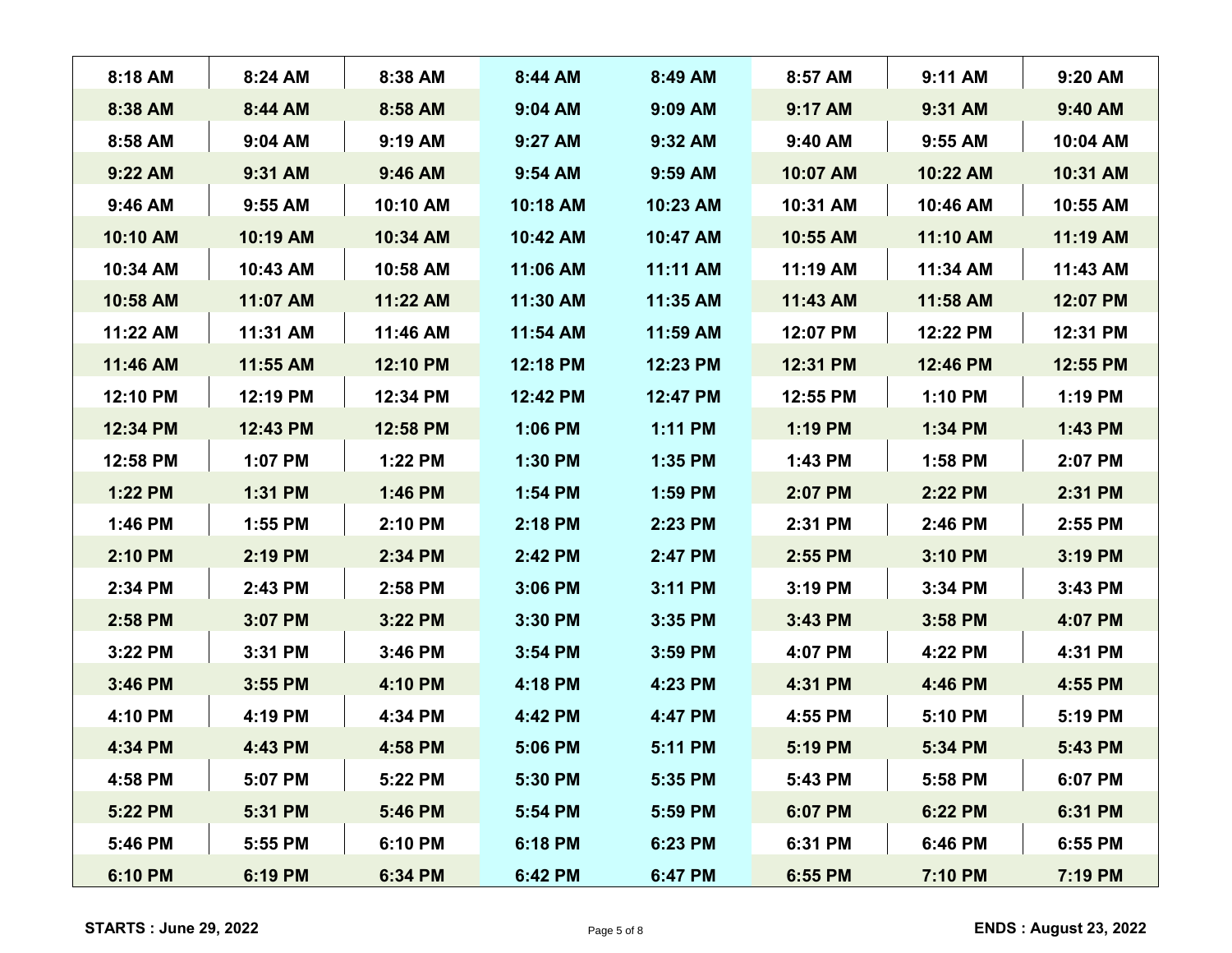| 6:35 PM       | 6:44 PM       | 6:59 PM       | 7:07 PM       | 7:12 PM                                               | 7:20 PM       | 7:35 PM       | 7:44 PM       |
|---------------|---------------|---------------|---------------|-------------------------------------------------------|---------------|---------------|---------------|
| 7:00 PM       | 7:09 PM       | 7:24 PM       | 7:32 PM       | 7:37 PM                                               | 7:45 PM       | 8:00 PM       | 8:09 PM       |
| 7:25 PM       | 7:34 PM       | 7:49 PM       | 7:57 PM       | 8:02 PM                                               | 8:10 PM       | 8:25 PM       | 8:34 PM       |
| 7:50 PM       | 7:59 PM       | 8:14 PM       | 8:22 PM       | 8:27 PM                                               | 8:35 PM       | 8:50 PM       | 8:59 PM       |
| 8:15 PM       | 8:24 PM       | 8:39 PM       | 8:47 PM       | 8:52 PM                                               | 9:00 PM       | 9:15 PM       | 9:24 PM       |
| 8:40 PM       | 8:49 PM       | 9:04 PM       | 9:12 PM       | 9:30 PM                                               | 9:38 PM       | 9:53 PM       | 10:00 PM      |
| 9:00 PM       | 9:07 PM       | 9:19 PM       | 9:27 PM       |                                                       |               |               |               |
| 9:25 PM       | 9:32 PM       | 9:44 PM       | 9:52 PM       |                                                       |               |               |               |
|               |               |               |               | <b>ROUTE 78 : AUGUST TOWN - CITY (Public Holiday)</b> |               |               |               |
| <b>CITY</b>   | <b>CROSS</b>  | <b>PAPINE</b> | <b>AUGUST</b> | <b>AUGUST</b>                                         | <b>PAPINE</b> | <b>CROSS</b>  | <b>CITY</b>   |
|               | <b>ROADS</b>  |               | <b>TOWN</b>   | <b>TOWN</b>                                           |               | <b>ROADS</b>  |               |
| <b>Depart</b> | <b>Depart</b> | <b>Depart</b> | <b>Arrive</b> | <b>Depart</b>                                         | <b>Depart</b> | <b>Depart</b> | <b>Arrive</b> |
|               |               |               |               | 6:00 AM                                               | 6:06 AM       | 6:18 AM       | 6:24 AM       |
| 6:00 AM       | 6:06 AM       | 6:18 AM       | 6:24 AM       | 6:29 AM                                               | 6:35 AM       | 6:47 AM       | 6:53 AM       |
| 6:18 AM       | 6:24 AM       | 6:36 AM       | 6:42 AM       | 6:47 AM                                               | 6:53 AM       | 7:05 AM       | 7:11 AM       |
| 6:38 AM       | 6:44 AM       | 6:56 AM       | 7:02 AM       | 7:07 AM                                               | 7:13 AM       | 7:25 AM       | 7:31 AM       |
| 6:58 AM       | 7:04 AM       | 7:18 AM       | 7:24 AM       | 7:29 AM                                               | 7:35 AM       | 7:47 AM       | 7:53 AM       |
| 7:18 AM       | 7:24 AM       | 7:38 AM       | 7:44 AM       | 7:49 AM                                               | 7:55 AM       | 8:07 AM       | 8:13 AM       |
| 7:38 AM       | 7:44 AM       | 7:58 AM       | 8:04 AM       | 8:09 AM                                               | 8:15 AM       | 8:27 AM       | 8:33 AM       |
| 7:58 AM       | 8:04 AM       | 8:18 AM       | 8:24 AM       | 8:29 AM                                               | 8:35 AM       | 8:47 AM       | 8:53 AM       |
| 8:18 AM       | 8:24 AM       | 8:38 AM       | 8:44 AM       | 8:49 AM                                               | 8:57 AM       | 9:11 AM       | 9:20 AM       |
| 8:38 AM       | 8:44 AM       | 8:58 AM       | 9:04 AM       | 9:09 AM                                               | 9:17 AM       | 9:31 AM       | 9:40 AM       |
| 8:58 AM       | 9:04 AM       | 9:19 AM       | 9:27 AM       | 9:32 AM                                               | 9:40 AM       | 9:55 AM       | 10:04 AM      |
| 9:22 AM       | 9:31 AM       | 9:46 AM       | 9:54 AM       | 9:59 AM                                               | 10:07 AM      | 10:22 AM      | 10:31 AM      |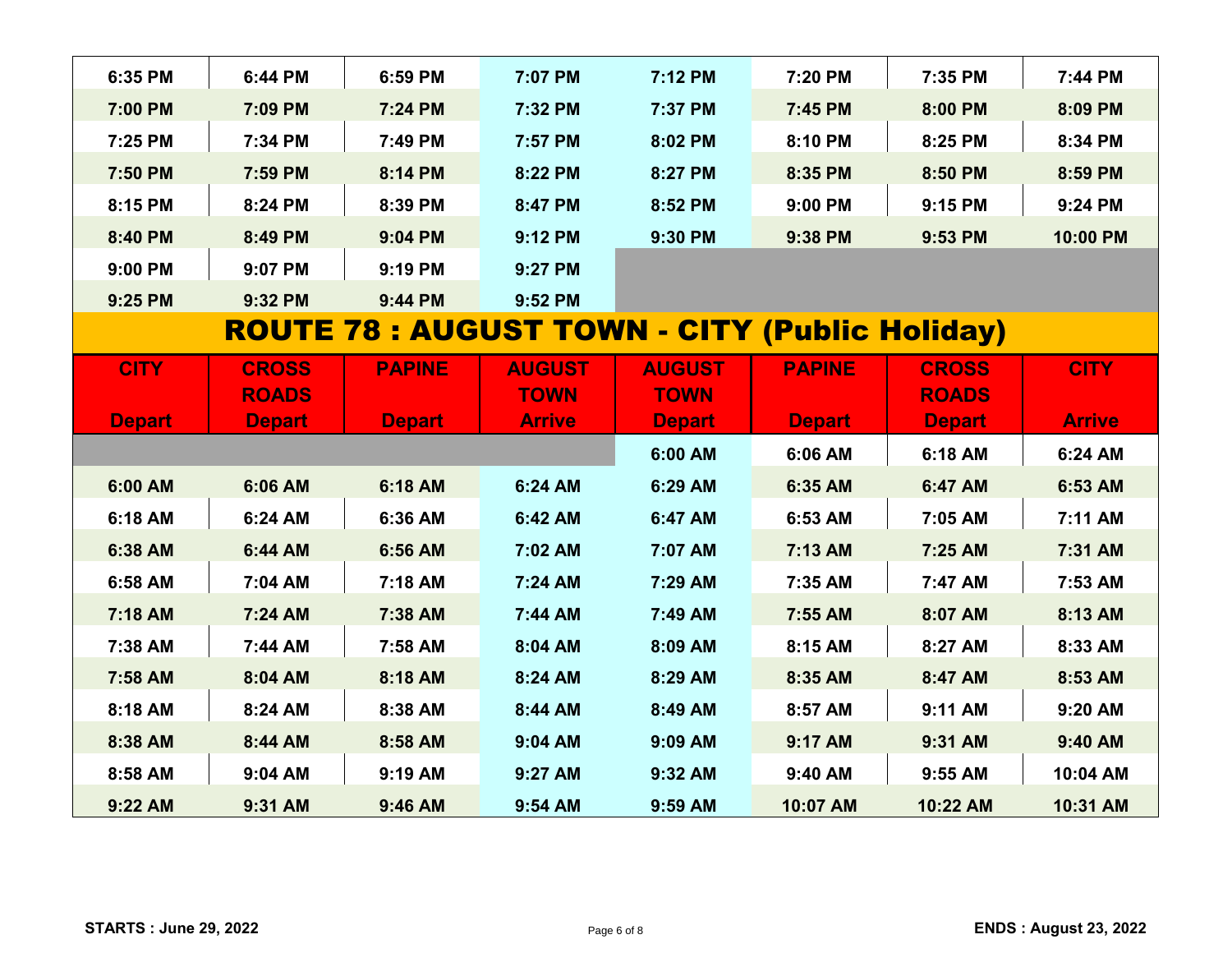| $9:46$ AM | $9:55$ AM | 10:10 AM | 10:18 AM  | 10:23 AM  | 10:31 AM  | 10:46 AM | 10:55 AM |
|-----------|-----------|----------|-----------|-----------|-----------|----------|----------|
| 10:10 AM  | 10:19 AM  | 10:34 AM | 10:42 AM  | 10:47 AM  | 10:55 AM  | 11:10 AM | 11:19 AM |
| 10:34 AM  | 10:43 AM  | 10:58 AM | 11:06 AM  | 11:11 AM  | 11:19 AM  | 11:34 AM | 11:43 AM |
| 10:58 AM  | 11:07 AM  | 11:22 AM | 11:30 AM  | 11:35 AM  | 11:43 AM  | 11:58 AM | 12:07 PM |
| 11:22 AM  | 11:31 AM  | 11:46 AM | 11:54 AM  | 11:59 AM  | 12:07 PM  | 12:22 PM | 12:31 PM |
| 11:46 AM  | 11:55 AM  | 12:10 PM | 12:18 PM  | 12:23 PM  | 12:31 PM  | 12:46 PM | 12:55 PM |
| 12:10 PM  | 12:19 PM  | 12:34 PM | 12:42 PM  | 12:47 PM  | 12:55 PM  | 1:10 PM  | 1:19 PM  |
| 12:34 PM  | 12:43 PM  | 12:58 PM | 1:06 PM   | 1:11 PM   | 1:19 PM   | 1:34 PM  | 1:43 PM  |
| 12:58 PM  | 1:07 PM   | 1:22 PM  | 1:30 PM   | 1:35 PM   | 1:43 PM   | 1:58 PM  | 2:07 PM  |
| 1:22 PM   | 1:31 PM   | 1:46 PM  | 1:54 PM   | 1:59 PM   | 2:07 PM   | 2:22 PM  | 2:31 PM  |
| 1:46 PM   | 1:55 PM   | 2:10 PM  | 2:18 PM   | 2:23 PM   | 2:31 PM   | 2:46 PM  | 2:55 PM  |
| 2:10 PM   | 2:19 PM   | 2:34 PM  | 2:42 PM   | 2:47 PM   | 2:55 PM   | 3:10 PM  | 3:19 PM  |
| 2:34 PM   | 2:43 PM   | 2:58 PM  | 3:06 PM   | 3:11 PM   | $3:19$ PM | 3:34 PM  | 3:43 PM  |
| 2:58 PM   | 3:07 PM   | 3:22 PM  | 3:30 PM   | 3:35 PM   | 3:43 PM   | 3:58 PM  | 4:07 PM  |
| 3:22 PM   | 3:31 PM   | 3:46 PM  | $3:54$ PM | $3:59$ PM | 4:07 PM   | 4:22 PM  | 4:31 PM  |
| 3:46 PM   | 3:55 PM   | 4:10 PM  | 4:18 PM   | 4:23 PM   | 4:31 PM   | 4:46 PM  | 4:55 PM  |
| 4:10 PM   | 4:19 PM   | 4:34 PM  | 4:42 PM   | 4:47 PM   | 4:55 PM   | 5:10 PM  | 5:19 PM  |
| 4:34 PM   | 4:43 PM   | 4:58 PM  | 5:06 PM   | 5:11 PM   | 5:19 PM   | 5:34 PM  | 5:43 PM  |
| 4:58 PM   | 5:07 PM   | 5:22 PM  | 5:30 PM   | 5:35 PM   | 5:43 PM   | 5:58 PM  | 6:07 PM  |
| 5:22 PM   | 5:31 PM   | 5:46 PM  | 5:54 PM   | 5:59 PM   | 6:07 PM   | 6:22 PM  | 6:31 PM  |
| 5:46 PM   | 5:55 PM   | 6:10 PM  | 6:18 PM   | 6:23 PM   | 6:31 PM   | 6:46 PM  | 6:55 PM  |
| 6:10 PM   | 6:19 PM   | 6:34 PM  | 6:42 PM   | 6:47 PM   | 6:55 PM   | 7:10 PM  | 7:19 PM  |
| 6:35 PM   | 6:44 PM   | 6:59 PM  | 7:07 PM   | 7:12 PM   | 7:20 PM   | 7:35 PM  | 7:44 PM  |
| 7:00 PM   | 7:09 PM   | 7:24 PM  | 7:32 PM   | 7:37 PM   | 7:45 PM   | 8:00 PM  | 8:09 PM  |
| 7:25 PM   | 7:34 PM   | 7:49 PM  | 7:57 PM   | 8:02 PM   | 8:10 PM   | 8:25 PM  | 8:34 PM  |
| 7:50 PM   | 7:59 PM   | 8:14 PM  | 8:22 PM   | 8:27 PM   | 8:35 PM   | 8:50 PM  | 8:59 PM  |